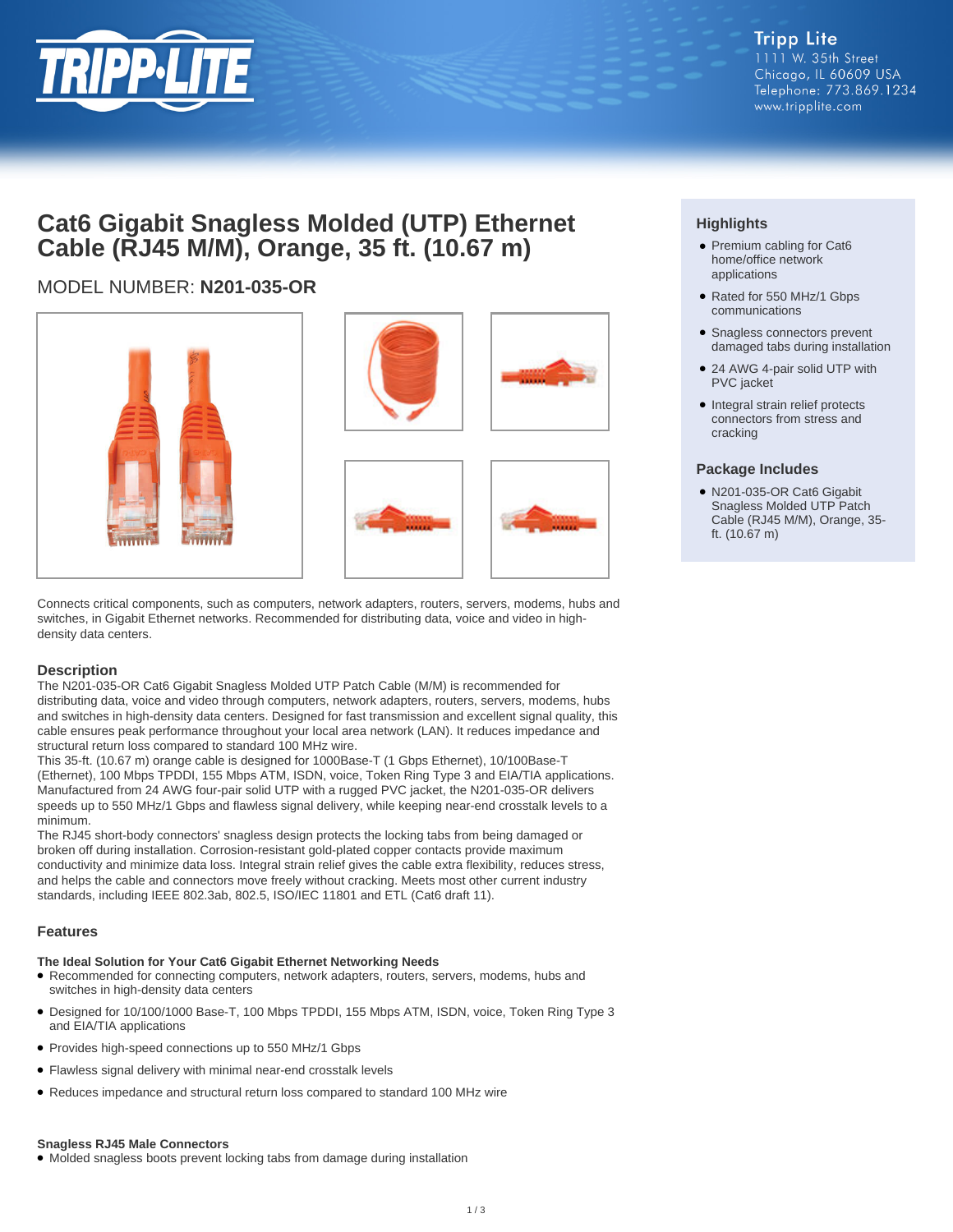

## **Premium Construction Ensures Error-Free Signal Transfer**

- Manufactured from 24 AWG 4-pair solid UTP
- Gold-plated copper contacts for maximum conductivity and minimum data loss
- Integral strain relief protects cable and connectors from stress and cracking
- Rugged PVC jacket stands up to long-term use

#### **Meets Top Cabling Standards**

- Meets Cat6 TIA/EIA standards
- Meets most other current industry standards, including IEEE 802.3ab, 802.5, ISO/IEC 11801 and ETL (Cat6 draft 11)

# **Specifications**

| <b>OVERVIEW</b>                    |                                 |  |
|------------------------------------|---------------------------------|--|
| <b>UPC Code</b>                    | 037332204929                    |  |
| Technology                         | Cat <sub>6</sub>                |  |
| <b>PHYSICAL</b>                    |                                 |  |
| Cable Jacket Color                 | Orange                          |  |
| Cable Jacket Material              | <b>PVC</b>                      |  |
| Cable Jacket Rating                | <b>CM</b>                       |  |
| Cable Shielding                    | <b>UTP</b>                      |  |
| Cable Outer Diameter (OD)          | 6.0mm                           |  |
| Number of Conductors               | 4 Pair                          |  |
| <b>Conductor Material</b>          | Solid Copper                    |  |
| <b>Conductor Gauge</b>             | 24 AWG                          |  |
| Wire Gauge (OD - mm <sup>2</sup> ) | 24                              |  |
| Cable Length (ft.)                 | 35                              |  |
| Cable Length (m)                   | 10.67                           |  |
| Cable Length (in.)                 | 420                             |  |
| Cable Length (cm)                  | 1066.8                          |  |
| Shipping Dimensions (hwd / in.)    | $10.00 \times 8.00 \times 0.50$ |  |
| Shipping Dimensions (hwd / cm)     | 25.40 x 20.32 x 1.27            |  |
| Shipping Weight (lbs.)             | 1.00                            |  |
| Shipping Weight (kg)               | 0.45                            |  |
| <b>ENVIRONMENTAL</b>               |                                 |  |